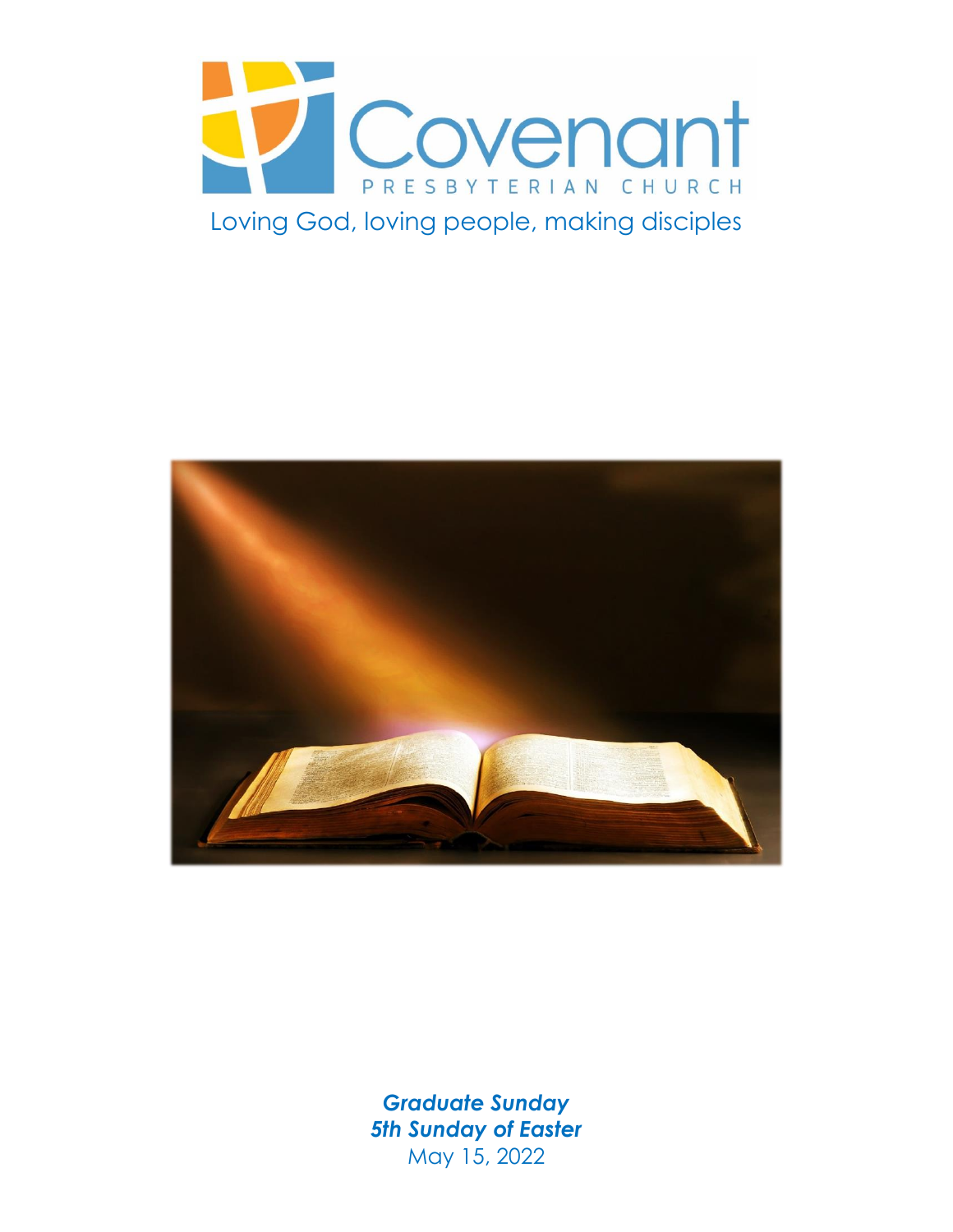# *Loving God, Loving People, Making Disciples*

### *Worship*

*\*-Please stand in body or in spirit*

| *-Chiming of the Hour and Presentation of the Word                                                                                                                                                                                                                                                                                                               |                                                                                                                                                                                                                                                                                                                                                                                                                                                                                                                                                                                                    |
|------------------------------------------------------------------------------------------------------------------------------------------------------------------------------------------------------------------------------------------------------------------------------------------------------------------------------------------------------------------|----------------------------------------------------------------------------------------------------------------------------------------------------------------------------------------------------------------------------------------------------------------------------------------------------------------------------------------------------------------------------------------------------------------------------------------------------------------------------------------------------------------------------------------------------------------------------------------------------|
|                                                                                                                                                                                                                                                                                                                                                                  |                                                                                                                                                                                                                                                                                                                                                                                                                                                                                                                                                                                                    |
|                                                                                                                                                                                                                                                                                                                                                                  | <b>Welcome and Covenant Life</b>                                                                                                                                                                                                                                                                                                                                                                                                                                                                                                                                                                   |
|                                                                                                                                                                                                                                                                                                                                                                  | Sanctuary Choir; Margaret Courtney, treble recorder; Ronn Lowe, organ                                                                                                                                                                                                                                                                                                                                                                                                                                                                                                                              |
| *-Call to Worship                                                                                                                                                                                                                                                                                                                                                |                                                                                                                                                                                                                                                                                                                                                                                                                                                                                                                                                                                                    |
| One:<br>All:<br>One:<br>All:<br>One:<br>All:<br>One:<br>All:<br>One:<br>All:<br>One:<br>All:<br>One:                                                                                                                                                                                                                                                             | Great is the Lord and most worthy of praise;<br>no one can fathom God's greatness.<br>One generation commends your works to another;<br>they tell of your mighty acts.<br>They speak of the glorious splend or of your majesty $-$<br>and tell of the power of your works.<br>They celebrate your abundant goodness<br>and joyfully sing of your righteousness.<br>We join the chorus of praise today,<br>and celebrate your loving, wise, and wondrous ways!<br>God's patience with us is remarkable.<br>God's love abides eternally.<br>Confident in these promises, yet fully aware of our sin, |
| All:                                                                                                                                                                                                                                                                                                                                                             | let us pray:                                                                                                                                                                                                                                                                                                                                                                                                                                                                                                                                                                                       |
| *-Prayer of Confession (in unison)<br>Merciful God, we know we have disappointed you. We know we have broken your heart, and the hearts of<br>others, by what we have done and failed to do. We know ours is a world in turmoil and chaos, and we come<br>this Lord's Day seeking your peace and guidance, and making amends. Lord, forgive our past, direct our |                                                                                                                                                                                                                                                                                                                                                                                                                                                                                                                                                                                                    |
|                                                                                                                                                                                                                                                                                                                                                                  | present, and guide us with grace into the future. Give us the wisdom we need to be patient with you and each<br>other. Lead us in this day of Sabbath rest to find our way back to you. In Jesus' name, we pray. Amen.                                                                                                                                                                                                                                                                                                                                                                             |
|                                                                                                                                                                                                                                                                                                                                                                  | *-Assurance of Pardon and Passing of the Peace                                                                                                                                                                                                                                                                                                                                                                                                                                                                                                                                                     |
| One:<br>All:<br>One:<br>All:                                                                                                                                                                                                                                                                                                                                     | The mercy of the Lord is from everlasting to everlasting.<br>The love of God is deeper than any well known to humankind.<br>Friends, rejoice and give thanks! We are forgiven!<br>In that joyful Spirit, let us pass the peace, saying:<br>"Christ's peace be with you!                                                                                                                                                                                                                                                                                                                            |
|                                                                                                                                                                                                                                                                                                                                                                  |                                                                                                                                                                                                                                                                                                                                                                                                                                                                                                                                                                                                    |

*(All children are invited to come forward during the singing of this hymn.)*

*Come sing, O church, in joy! Come join, O church, in song! For Christ the Lord has triumphed o'er the ages long! In bold accord, come celebrate the journey now and praise the Lord!*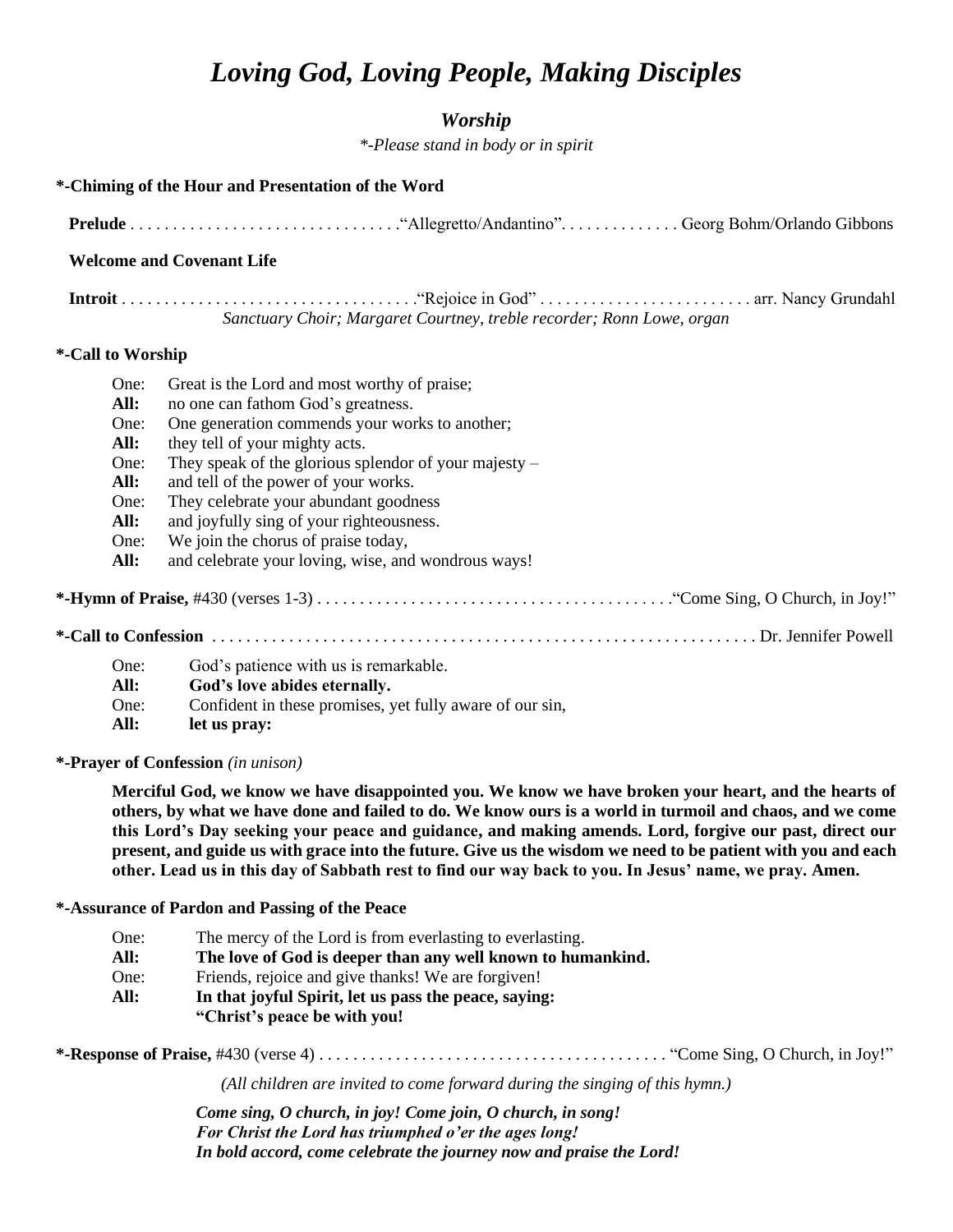## *Teach*

| <b>Time with Our Children</b>                                                                                                                                                                                                                                                                            |
|----------------------------------------------------------------------------------------------------------------------------------------------------------------------------------------------------------------------------------------------------------------------------------------------------------|
| <b>Presentation of Bibles to Second and Third Graders</b>                                                                                                                                                                                                                                                |
| <b>Honoring Our 2022 Graduates</b>                                                                                                                                                                                                                                                                       |
|                                                                                                                                                                                                                                                                                                          |
|                                                                                                                                                                                                                                                                                                          |
| Psalm 111:10                                                                                                                                                                                                                                                                                             |
|                                                                                                                                                                                                                                                                                                          |
| One:<br>This is the Word of the Lord.<br>All:<br>Thanks be to God.                                                                                                                                                                                                                                       |
|                                                                                                                                                                                                                                                                                                          |
| Sanctuary Choir; Ronn Lowe, organ                                                                                                                                                                                                                                                                        |
| <b>Nurture</b>                                                                                                                                                                                                                                                                                           |
| <b>Invitation to Offering</b>                                                                                                                                                                                                                                                                            |
| Margaret Courtney, treble recorder; Ronn Lowe, organ                                                                                                                                                                                                                                                     |
|                                                                                                                                                                                                                                                                                                          |
| Praise God, from whom all blessings flow; praise Christ, all people here below;<br>praise Holy Spirit evermore, praise Triune God, whom we adore. Amen.                                                                                                                                                  |
| *-Prayer of Dedication                                                                                                                                                                                                                                                                                   |
| Prayers of the People and the Lord's Prayer                                                                                                                                                                                                                                                              |
| <b>Reach</b>                                                                                                                                                                                                                                                                                             |
|                                                                                                                                                                                                                                                                                                          |
| *-Charge and Blessing                                                                                                                                                                                                                                                                                    |
|                                                                                                                                                                                                                                                                                                          |
| Lord, your summons echoes true when you but call my name.<br>Let me turn and follow you and never be the same.<br>In your company I'll go where your love and footsteps show.<br>Thus I'll move and live and grow in you and you in me.                                                                  |
|                                                                                                                                                                                                                                                                                                          |
| "Canzona" is an instrumental musical form of the 16th and 17th centuries which follows in line with<br>today's musical offerings. Today's introit "Rejoice in God" is a paraphrase of Psalm 150 by German<br>composer Heinrich Schultz (1585-1672), arranged by Nancy Grundahl. This anthem was arranged |

 *for choir plus flute or recorder and is a delightful piece that was typical of Renaissance music.*